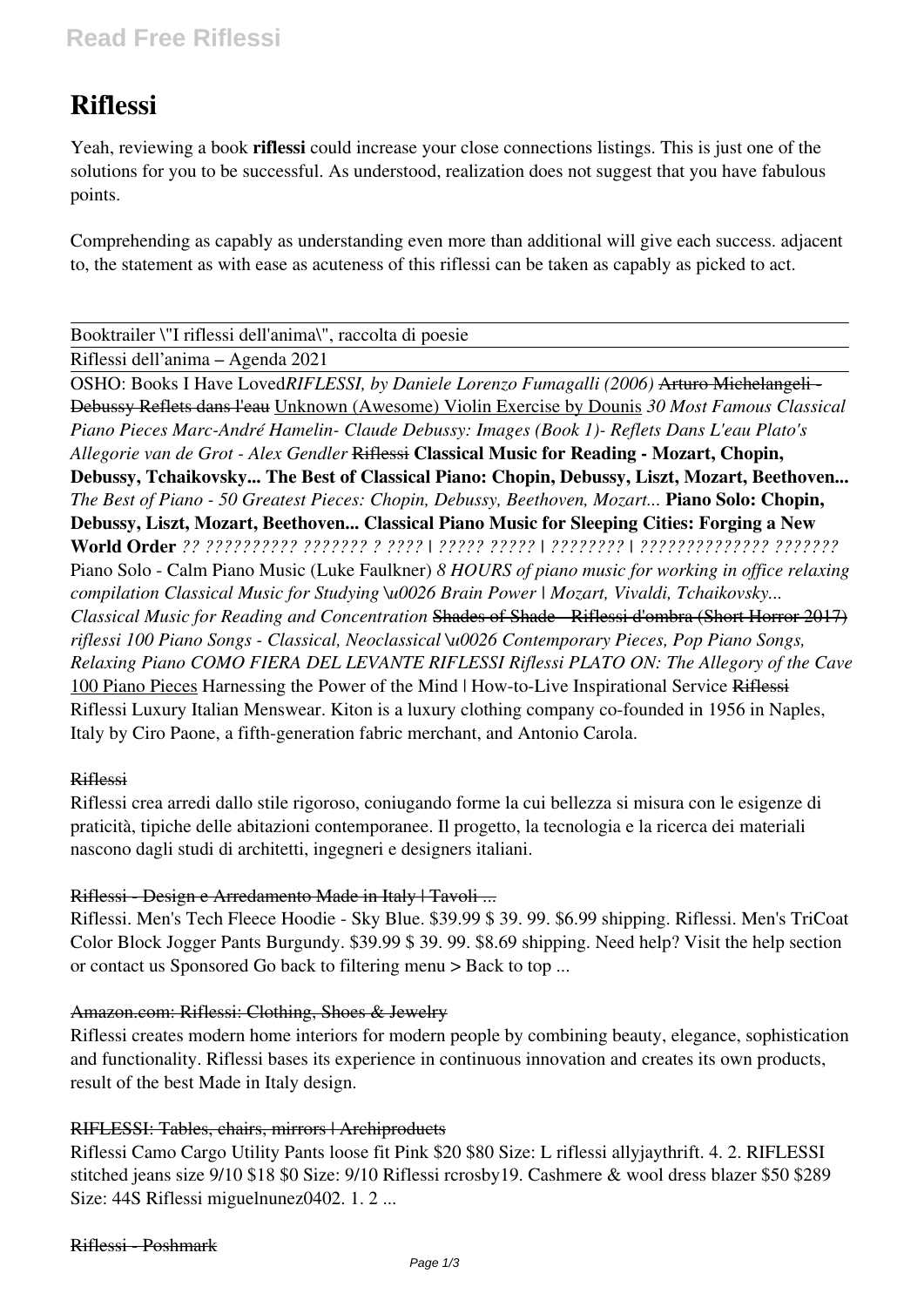Riflessi creates italian furniture with a rigorous style, combining shapes whose beauty is measured with the practical needs of typical contemporary homes. The project, the technology and the research of materials are born from the studies of Italian architects, engineers and designers.

# Riflessi - Italian Furniture - Modern Mirrors, Lamps ...

RIFLESSI is an exclusive conditioning and reviving mask based on triple action Pro-v B5. It is available in a range of nine fashionable shades in a scented conditioner suitable for all hair types and all needs. RIFLESSI is an extraordinary product that hairdressers can use without restraint.

RIFLESSI - ITELY HAIRFASHION Riflessi 2017 Fall Winter Collection

## Riflessi 2017 Fall Winter Collection

Riflessi offre Calze e accessori Gallo uomo donna, Calze Perofil uomo, Calze Burlington uomo donna, Collant Omero e Oroblu

## Riflessi - Calze e Accessori Gallo Uomo Donna, Burlington ...

Directed by Mario Bianchi. With Pamela Prati, Gabriele Tinti, Loredana Romito, Gabriele Gori. After a car incident, in which he lost his wife, a musician remains paralytic. He retire in a lonely villa together with a bisexual, a lesbian and a vicious kid.

## Reflections of Light (1988) - IMDb

Carlo Barbera Riflessi Exclusive; Men's Sports Jacket; 100% Cashmere; Made in Italy; Luciano Barbera is a high-end men's clothing company that originated in Biella, Italy, a town and comune in the northern Italian region of Piedmont, the capital of the province of the same name.Luciano Barbera has offices and design in Biella, Italy to this day.

#### BUSINESS – Riflessi

Riflessi | 128 followers on LinkedIn. Riflessi is a luxury European clothing retailer with both an ecommerce website and NYC storefront. Riflessi always has items on sale from brands like Brioni ...

#### Riflessi | LinkedIn

Contattaci. Riflessi s.a.s Via Nizza 143/d 10126 - Torino - (Italy) +39 011-6634968 info@riflessishop.com

#### Home: Riflessishop, fotocamere

Riflessi sells: venetian masks, Murano glass, glass necklaces and rings, painted masks and paintings, veneto's hand-crafted products. Riflessi in Burano Italy. Riflessi's position on the Burano map: About Riflessi. Riflessi is a workshop where the respect for ancient local lore and the improvement in artistic flair are make a point of.

#### Riflessi, papier mache masks shop in Burano

Riflessi Chair Riflessi Margot without armrests . Margot is a Riflessi chair without armrests with pore dyed ash frame closed in all standard reflex finishes. Elegant but with a convivial aspect, the seat and back are ergonomic and covered, covered in full-grain leather, eco-leather, econabuk, fabric or velvet.

# Riflessi - BartHome

TWIST S5 and S8 are suspension lamps formed by a tubular in painted metal with galvanic satin gold treatment.? The light source comes from white satin glass bulbs.? Electric cable in gold fabric adjustable in height max.? 120 cm.? Subscribe to our newsletter! Don't miss out the latest news ...